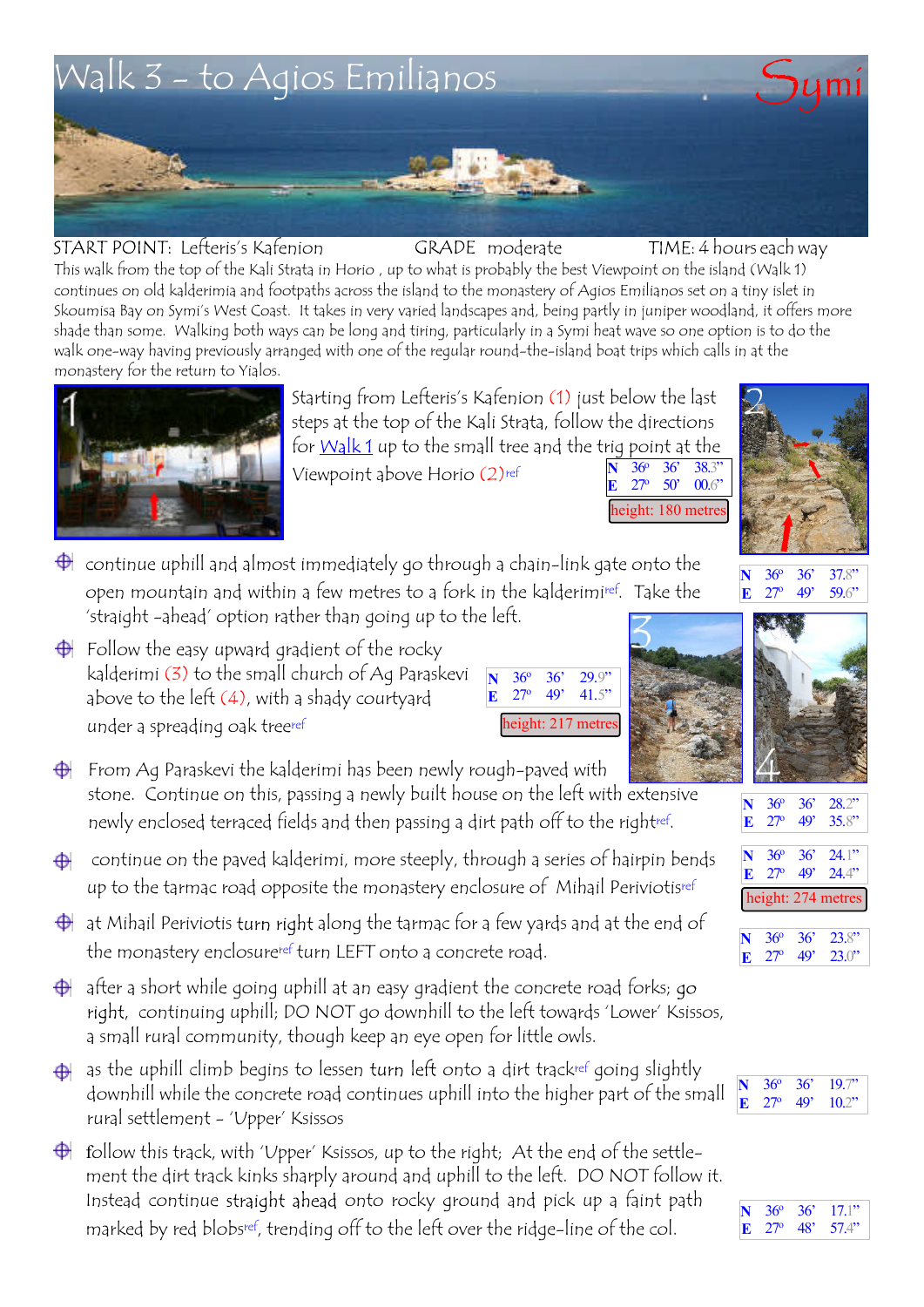- $\bigoplus$  the path picks its way through the rocks, very faint in places but identifiable by periodic red blobs, the occasional small cairn, and by rocks polished from use.
- $\bigoplus$  the path becomes increasingly clear as the geology changes, rock strewn ground with oregano, thyme and sage giving way to scrubby juniper woodlandref; from here the path is clear and obvious for a good way.
- $\bigoplus$  the path begins to bear around the left as it reaches the col with an old settlement off to the right (5); at one point red arrows on a rock indicate that the path splits; keep left alongside a low stone wall skirting the edge of the now disused fields (6)ref; DO NOT take the path to the right into the settlement (other than to have a look around); keep an eye open for tortoises around here.
- $\bigoplus$  the path continues to bear around to the left, becomes scrubby woodland again and soon enters the juniper forest proper with good stretches of shade.
- after a while the path reaches Agios Ioannis Theologos (8)ref where there is good, cool shade, water in the cistern behind, and views through the trees to Ag Emilianos. As with most cisterns, the water is delicious in Spring but a bit low and warming up by September.<br> **N** 36<sup>o</sup> 35' 52.9"<br> **E** 27<sup>o</sup> 47' 45.4"
- $\bigoplus$  on leaving the monastery take care to get back on the 'through path' rather than one of the paths into nearby walled fields. The path runs parallel to the front wall surrounding the monastery and a few yards slightly downhill from it.
- $\bigoplus$  the path continues through the juniper forest and is mostly clearly defined (9), with a few red spots to assist. However, there are other paths in the forest and care is needed to avoid following these. In some places a line of stones has been put across the path to indicate not to continue straight ahead for the Emilianos route
- $\bigoplus$  in particular, soon after leaving Agios Ioannis Theologos, the path forksref with the most obvious path keeping at the same level barred by a line of stones. DO NOT take this path. Instead bear right on a narrower path going steeply downhill  $(10)$ <br>N  $36^{\circ}$   $35^{\circ}$   $49.5^{\circ}$ 36<sup>o</sup> 35<sup>'</sup>
- $\bigoplus$  continue going downhill on a winding, sometimes unclear, path over rocky ground in the trees. After about another 10-15 minutes the path  $\overline{N}$   $\overline{36^o}$   $\overline{35'}$   $\overline{53.7''}$ forksref again - bear right and go steeply downhill **E** 27<sup>o</sup> 47' 22.6"
- $\bigoplus$  after another 10-15 minutes the path emerges from the juniper forestref and is clearly visible ahead snaking diagonally down the open hillside after a short steeper section of loose, broken ground (11), heading towards terraced fields. **N** 36<sup>o</sup> 36<sup>'</sup> 03.0" **E** 27<sup>o</sup> 47' 01.0"
- $\bigoplus$  there is a small beach with a hut and farming enclosures down to the right. DO NOT take any of the minor footpaths going down to the beach if you are heading for Ag Emilianos, though you might wish to go down there for its own sake. One of these paths off to the right is signed by a red arrowref but keep straight ahead for Ag Emilianos. **N** 36<sup>o</sup> 36<sup>o</sup> 00.3<sup>o</sup> **E** 27<sup>o</sup> 46' 53.3"

















**36<sup>o</sup> 36<sup>'</sup> 15.5<br>
<b>27<sup>o</sup> 48'** 11.6 **E** 27<sup>o</sup> 48' 11.6"

**E** 27<sup>o</sup> 47<sup>'</sup> 40.9<sup>"</sup>